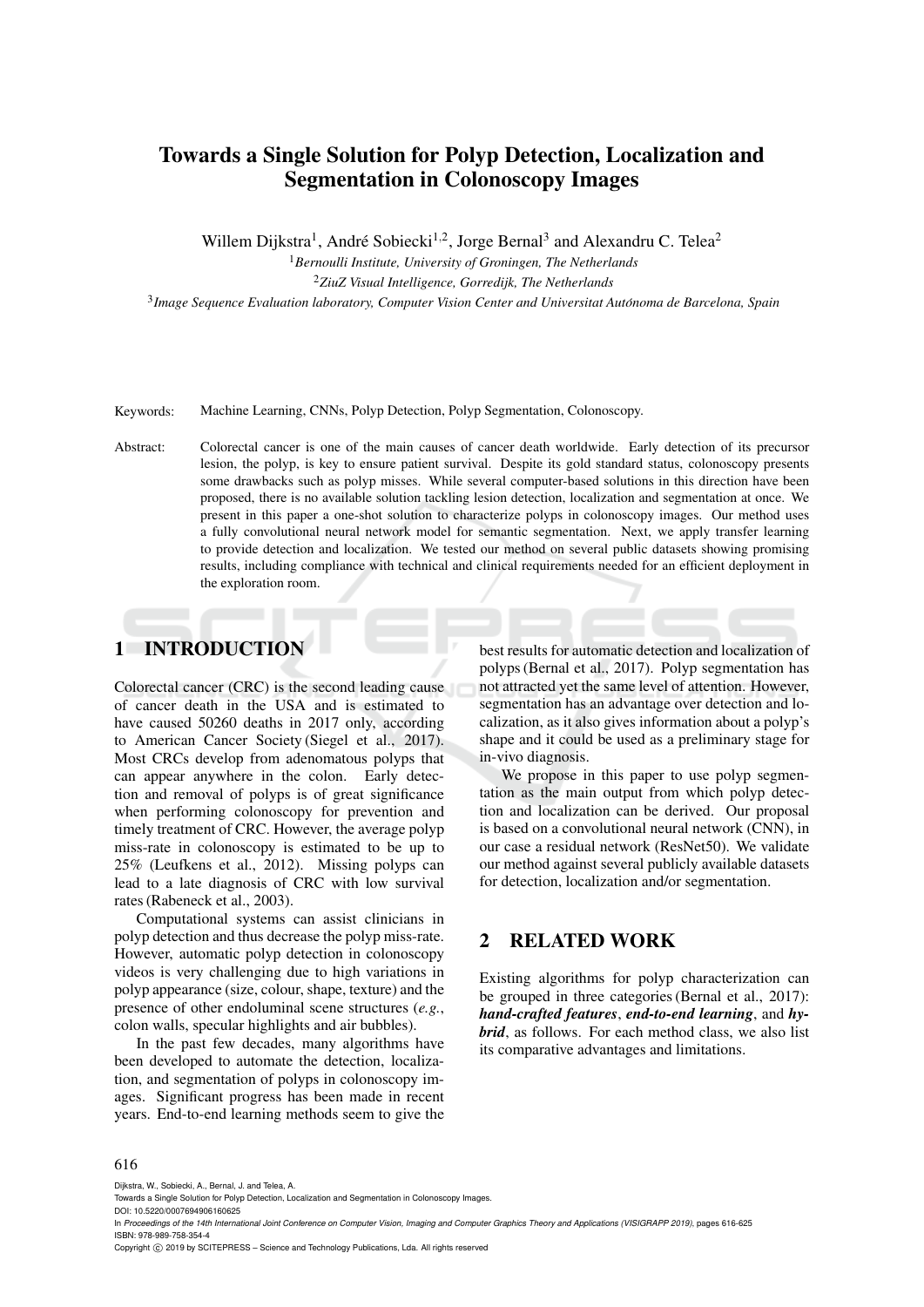### 2.1 Hand-crafted Features

These methods are based on the extraction of features (based on shape, color, or texture) from the image that are explicitly defined by the user. Such features are next fed into a ML system that provides the desired inference (*e.g.*, classification or segmentation) based on a mix of user-specified and learned parameter values.

### Advantages:

- no (large) training dataset is needed;
- if strongly discriminating features of an object are explicitly known (e.g. colour or shape), extracting the object is relatively easy and computationally efficient;

#### Disadvantages:

- specialist experts are needed for feature design;
- no single hand-crafted feature might solve the problem, so multiple hand-crafted features are typically needed. Finding the right mix and settings of such a feature set is challenging.

### 2.2 End-to-end Learning

End-to-end learning systems, such as neural networks, merge all intermediate stages present in classical ML systems, such as data preprocessing, feature engineering and extraction, and actual inference. Inference is done exclusively based on (internal) parameters which are learned from a training set.

#### Advantages:

• once correctly set up (trained), such systems can deliver very high accuracy at high speed, and with limited or no user intervention;

#### Disadvantages:

- large amounts of (labeled) training data is needed;
- little control exists over how the system learns to infer;
- training can be computationally expensive;
- understanding how these systems infer can be hard.

### 2.3 Hybrid Approaches

Hybrid methods combine hand-crafted features (mainly to provide a first rough object detection) with end-to-end learning (to discriminate those detected objects likely to be polyps).

#### Advantages:

• aim to get the best of 'both worlds' (hand-crafted features and end-to-end learning), thus requiring less training effort;

#### Disadvantages:

- the amount of required training data can still be large;
- parameter tuning can be hard.

Following the above, we have produced a survey that organizes methods for polyp detection, localization, and segmentation along the aforementioned three method classes. Tables 1 and 2 show the identified methods. For each method, we indicate the types of used features, ML technique it is based on, and amount of data the method was tested with. Next, we rank each method along two desirable criteria – validation (V) and reproducibility  $(R)$  – using a 5-point ordinal Likert scale  $(--,+,+/-,+,++)$ . As visible from this survey, no single method scores well on both criteria for all three tasks of polyp detection, localization, and segmentation.

# 3 PROPOSED METHOD

Architecture: For polyp semantic segmentation, we propose to use Fully Convolutional Networks (FCNs), implemented with Keras and TensorFlow. In traditional CNNs, an operating block would compute from am input *x* an output  $F(x)$  which is a completely new representation that does not keep any information about the input *x*. In contrast, FCNs compute a 'delta' or slight change  $x + F(x)$  of the original input  $x$  (Fig. 1). It is proved that training



Figure 1: A residual block (He et al., 2016).

this form of networks (FCNs) is easier than training general CNNs. Also, FCNs resolve better the issue of degrading accuracy (He et al., 2016). We use ResNet50 which specifically is a residual network which consists of 50 layers. We next outline the optimization and training of the network. Table 3 gives an overview of all relevant parameters.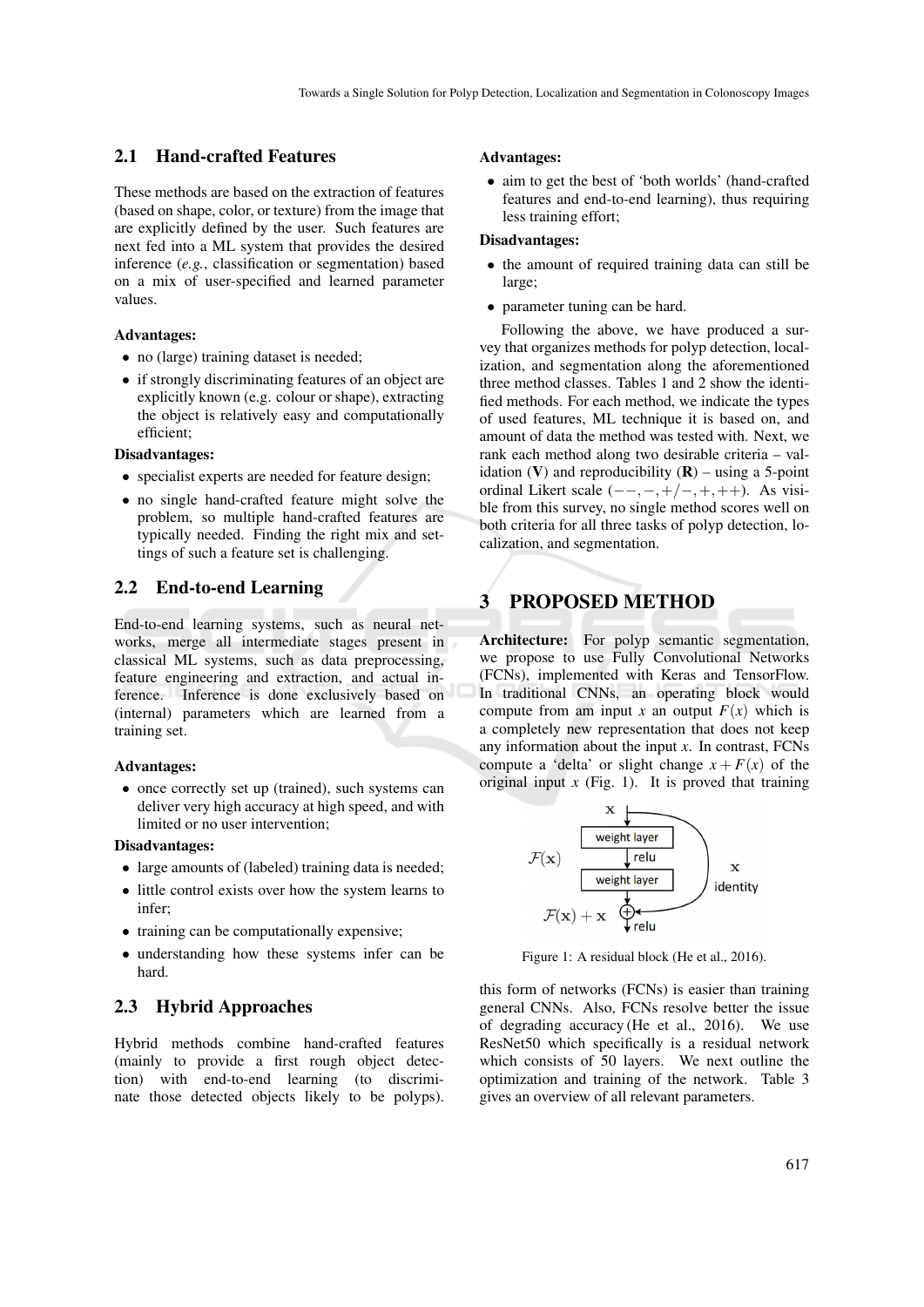| POLYP DETECTION                     |                                             | <b>Hand-crafted features</b>                      |                                                  |         |           |
|-------------------------------------|---------------------------------------------|---------------------------------------------------|--------------------------------------------------|---------|-----------|
| Method                              | <b>Descriptors Features</b>                 | Classification                                    | Database                                         | V       | R         |
| (Tjoa and Krishnan,<br>2003)        | Texture spectrum, color<br>histograms       | NN                                                | 12 images (no-polyp) and 54 images               | $+/-$   |           |
|                                     | Number of regions after                     |                                                   | (polyp)                                          |         |           |
| (Dhandra et al., 2006)              | morphological watershed                     | ÷,                                                | 50 images (no-polyp) and 50 images               | $+/-$   | $+/-$     |
|                                     | segmentation                                |                                                   | (polyps)                                         |         |           |
|                                     | Curve direction, curvature,                 |                                                   |                                                  |         |           |
| (Hwang et al., 2007)                | edge distance, intensity                    |                                                   | 27 images (polyps)                               | ÷,      |           |
| (Alexandre et al., 2007)            | RGB-values and coordinates<br>of each pixel | <b>SVM</b>                                        | 35 images                                        | $+$     |           |
| (Alexandre et al., 2008)            | Color and position features                 | SVM with REF kernel                               | 4600 images from 35 videos                       | $+$     | $+$       |
| (Karargyris and<br>Bourbakis, 2009) | Curvature features                          | Based on segmentation from<br>log-Gabor and SUSAM | 40 images without polyp, 10 images<br>with polyp | $+$     | $+/-$     |
| (Hwang and Celebi,                  |                                             |                                                   |                                                  |         |           |
| 2010)                               | Geometric feature                           | Rule based                                        | 128 images                                       | $+/-$   |           |
| (Eskandari et al., 2012)            | Geometric feature                           | Rule based                                        | 18 images                                        | $+/-$   | ÷         |
| (Wang et al., 2014)                 | Edge profiles                               | SVM, GLM                                          | 1513 images                                      | $++$    | $+/-$     |
| (Zhou et al., 2014)                 | Statistical information                     | <b>SVM</b>                                        | 359 VCE frames 294 for training and 65           | ÷,      |           |
|                                     |                                             |                                                   | for testing (performance)                        |         |           |
| (Mamonov et al., 2014)              | Radios best fit ball                        | Binary classifier                                 | Total 18968 images with 18738 images             | $+/-$   |           |
|                                     |                                             |                                                   | without and 230 images with polyps               |         |           |
| (Iakovidis and                      | Color features around SURF                  | SVM                                               |                                                  | $+$     |           |
| Koulaouzidis, 2014)                 | points                                      | 137 images                                        |                                                  |         |           |
| (Ratheesh et al., 2016)             | HSV thresholding, Markovian<br>Random Field | <b>SVM</b>                                        | 10 Videos of each 2100 frames                    | $+/-$   |           |
|                                     |                                             | <b>End-to-end learning</b>                        |                                                  |         |           |
|                                     |                                             |                                                   | 7,000 frames with polyps and 28,000              |         |           |
| (Tajbakhsh et al., 2015)            | Learned features (CNN)                      | Voting                                            | frames with no polyps                            | $++$    | $+/-$     |
| (Yu et al., 2017)                   | Learning features (3D - FCN)                |                                                   | ASU-Mayo                                         | $^{++}$ | $+/-$     |
| (OUS) (Bernal et al.,               | Learning features (CNN)                     | Sliding-window strategy                           | CVC-CLINIC, ETIS-LARIB,                          | $++$    | $+$       |
| 2017)                               |                                             |                                                   | ASU-Mayo                                         |         |           |
| (CUMED) (Bernal et al.,             | Learning features (CNN)<br>Pixel-wise       |                                                   | CVC-CLINIC, ETIS-LARIB,                          | $^{++}$ | $\ddot{}$ |
| 2017)<br>71 C N                     |                                             |                                                   | ASU-Mayo<br>IEL IC<br>4 T                        |         |           |
|                                     |                                             | <b>Hybrid methods</b>                             |                                                  |         |           |
| (Maroulis et al., 2003)             | GLCM-features and discrete                  | <b>ANN</b>                                        |                                                  | $+$     |           |
|                                     | wavelet transform in CoLD                   |                                                   |                                                  |         |           |
| (Karkanis et al., 2003)             | Color wavelet covariance                    |                                                   | 2 images (no-polyp) and 4 images                 | $+/-$   |           |
|                                     | (CWC)<br><b>GLCM-features</b>               | <b>NN</b>                                         | (polyp)<br>L                                     | $+/-$   |           |
| (Magoulas et al., 2004)             | Color wavelet covariance                    |                                                   |                                                  |         | ٠         |
| (Iakovidis et al., 2005)            | (CWC)                                       | <b>LDA</b>                                        | 1380 images                                      | $+$     | $+/-$     |
| (Silva et al., 2014)                | ROI, based on shape and size                | Ad-hoc classifier                                 |                                                  |         |           |
| (ETIS-LARIB) (Bernal                | features; hough transform                   | (boosting-based learning                          | CVC-CLINIC, ASU-Mayo                             | $^{++}$ | $\pm$     |
| et al., 2017)                       | (detection), Texture analysis               | process (co-ocurrence                             |                                                  |         |           |
|                                     |                                             | matrix))                                          |                                                  |         |           |
| POLYP SEGMENTATION                  |                                             | <b>Hand-crafted features</b>                      |                                                  |         |           |
| Method                              | <b>Descriptors Features</b>                 | Classification                                    | Database                                         | V       | R         |
| (Ganz et al., 2012)                 | Boundary detection and                      |                                                   | Two datasets (58 images for training, 87         | $+$     |           |
| (Shape-UCM)                         | segmentation                                |                                                   | images for testing)                              |         |           |
|                                     |                                             | <b>End-to-end learning</b>                        |                                                  |         |           |
| (Vázquez et al., 2017)              | Learned features (CNN)                      | Tune an existing classifier                       | CVC-ColonDB, CVC-ClinicDB,<br>CVC-EndoSceneStill | $^{++}$ | $+$       |
| (Brandao et al., 2017)              | Learned features (CNN)                      | Tune an existing classifier                       | CVC-ClinicDB, ETIS-LARIB,                        | $^{++}$ |           |
|                                     |                                             |                                                   | ASU-Mayo                                         |         | $\pm$     |

Table 1: Comparison of different methods for polyp detection.  $V =$  Validation and  $R =$  Reproducibility.

Optimizer: To optimize our network, we use the well-known Adam optimizer (Kingma and Ba, 2014). Adam is an optimizer that converges fast due to using a larger effective step size. The disadvantage with this optimization algorithm, however, is that it is computational expensive as it uses moving averages of the parameters.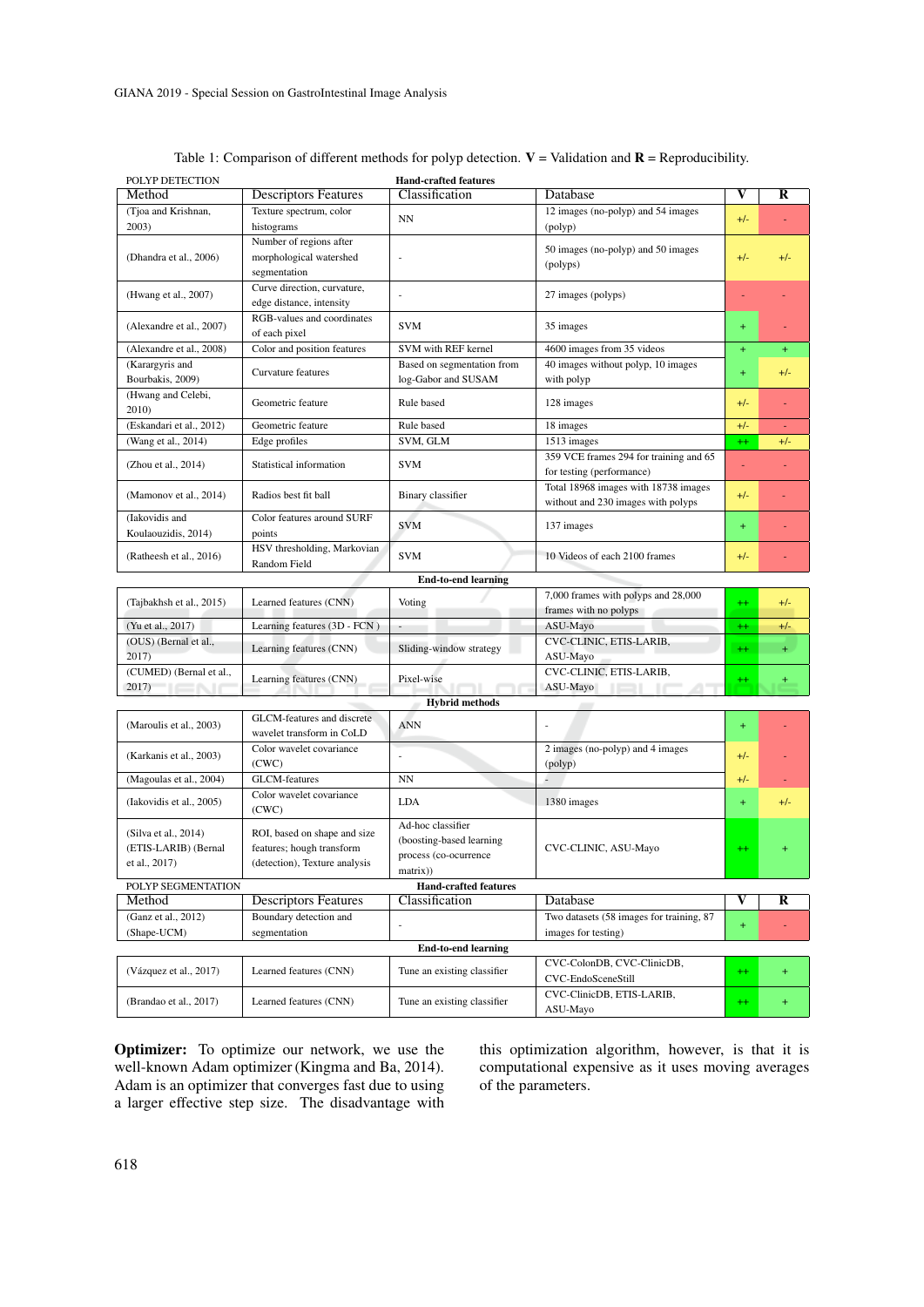| <b>Hand-crafted features</b><br>POLYP LOCALIZATION             |                                                                                              |                                                                                                                 |                                         |      |       |  |  |  |
|----------------------------------------------------------------|----------------------------------------------------------------------------------------------|-----------------------------------------------------------------------------------------------------------------|-----------------------------------------|------|-------|--|--|--|
| Method                                                         | <b>Descriptors Features</b>                                                                  | Classification                                                                                                  | Database                                | V    | R     |  |  |  |
| (Park et al., 2012)                                            | Eigen-space representation                                                                   | <b>CRF</b>                                                                                                      | 35 videos (1.2-25 million frames)       | $+$  | $+/-$ |  |  |  |
| (Tajbakhsh et al., 2014)                                       | ID discrete cosine transform<br>(DCT)                                                        | Random Forest classifier                                                                                        | CVC-ColonDB                             | $+$  | $+$   |  |  |  |
| (Bernal et al., 2015)<br>(CVC-CLINIC) (Bernal<br>et al., 2017) | Protruding surfaces,<br>boundaries defined from<br>intensity valleys detection               | Continuity, completeness,<br>concavity and robustness<br>against spurious structures                            | CVC-CLINIC, ETIS-LARIB,<br>ASU-Mayo     | $++$ | $+$   |  |  |  |
| (Tarik et al., 2016)                                           | ROI's based on Gaussian<br>Mixture Model, Esperance<br>Maximization                          | ٠                                                                                                               | 100 images of different types of polyps | $+$  |       |  |  |  |
|                                                                |                                                                                              | <b>End-to-end learning</b>                                                                                      |                                         |      |       |  |  |  |
| (SNU) (Bernal et al.,<br>2017)                                 | Learning features (CNN)                                                                      | Binary classifier                                                                                               | CVC-CLINIC, ETIS-LARIB,<br>ASU-Mayo     | $++$ | $+$   |  |  |  |
| (UNS-UCLAN) (Bernal<br>et al., 2017)                           | Learning features (CNN)                                                                      | Multilayer perceptron (MLP)                                                                                     | <b>CVC-CLINIC</b>                       | $+$  | $+$   |  |  |  |
|                                                                |                                                                                              | <b>Hybrid methods</b>                                                                                           |                                         |      |       |  |  |  |
| (Tajbakhsh et al., 2016)<br>(ASU) (Bernal et al.,<br>2017)     | Geometric features, Ensemble<br>of CNNs                                                      | Voting                                                                                                          | ETIS-LARIB                              | $+$  | $+/-$ |  |  |  |
| - (PLS) (Bernal et al.,<br>2017)                               | Global image features<br>(detection), Sequence of<br>preprocessing filters<br>(localization) | Means of the maximum<br>values in the energy map<br>computed using the elliptical<br>shape of the polyp's usual | CVC-CLINIC, ASU-Mayo,<br>ETIS-LARIB     | $++$ | $+/-$ |  |  |  |

appearance

Table 2: Comparison of different methods for polyp localization and segmentation.  $V =$  Validation and  $R =$  Reproducibility.

Table 3: Training parameters used by our network.

| <b>Parameter</b>    | Value  |  |
|---------------------|--------|--|
| Maximum epochs      | 250    |  |
| Learning rate base  | 0.0001 |  |
| Learning rate power | 0.9    |  |
| Batch size          |        |  |
| Batchnorm momentum  | 0.9    |  |

Early Stopping: We set the maximum number of training epochs to  $max_e p \circ c$  = 250. However, in order to prevent the network from overfitting, we use *early stopping*. This technique monitors a specified metric and stops network training when its loss is not decreasing. Early stopping requires two parameters: (1) the minimum change in the monitored metric that qualifies as an improvement (*min delta*) and (2) the number of epochs with no improvement after which training is stopped (*patience*). In our experiments, we set the metric to be monitored with *min\_delta* =  $0.0001$  and *patience* = 25.

Learning Rate: During training, we slowly decrease the learning rate *lr* as

$$
lr = lr\_base \cdot \left(1 - \frac{current\_epoch}{max\_epochs}\right)^{lr\_power} \tag{1}
$$

where *lr base*, the starting learning rate, is set to 0.0001 and  $lr\_power = 0.9$ .

Data Augmentation: We propose to apply data augmentation as previous studies show that it leads to better results in terms of mean Jaccard and mean global accuracy (Vázquez et al.,  $2017$ ). We use the following types of data augmentation: (1) image zoom (from 0.9 to 1.1), (2) image random cropping, (3) image rotation (from 0 deg to 180 deg), and (4) image shear (from 0 to 0.4).

Post-processing: As a last stage, we postprocess the resulting segmentation masks aiming to increase the quality of the results. We have tested two specific methods: (1) fill holes in the resulting masks and (2) compute convex hulls of the masks.

## 4 EXPERIMENTAL SETUP

We next describe the experimental setup used to train and validate the FCN model. This consists of metrics used for quality measurement (Sec. 4.1) and datasets used for training and testing (Sec. 4.2). As mentioned before, we address the problem of polyp characterization as a segmentation problem, since segmentation also gives information about the shape of a polyp. Hence, our model outputs a binary segmentation mask. From this mask, we derive polyp detection and localization.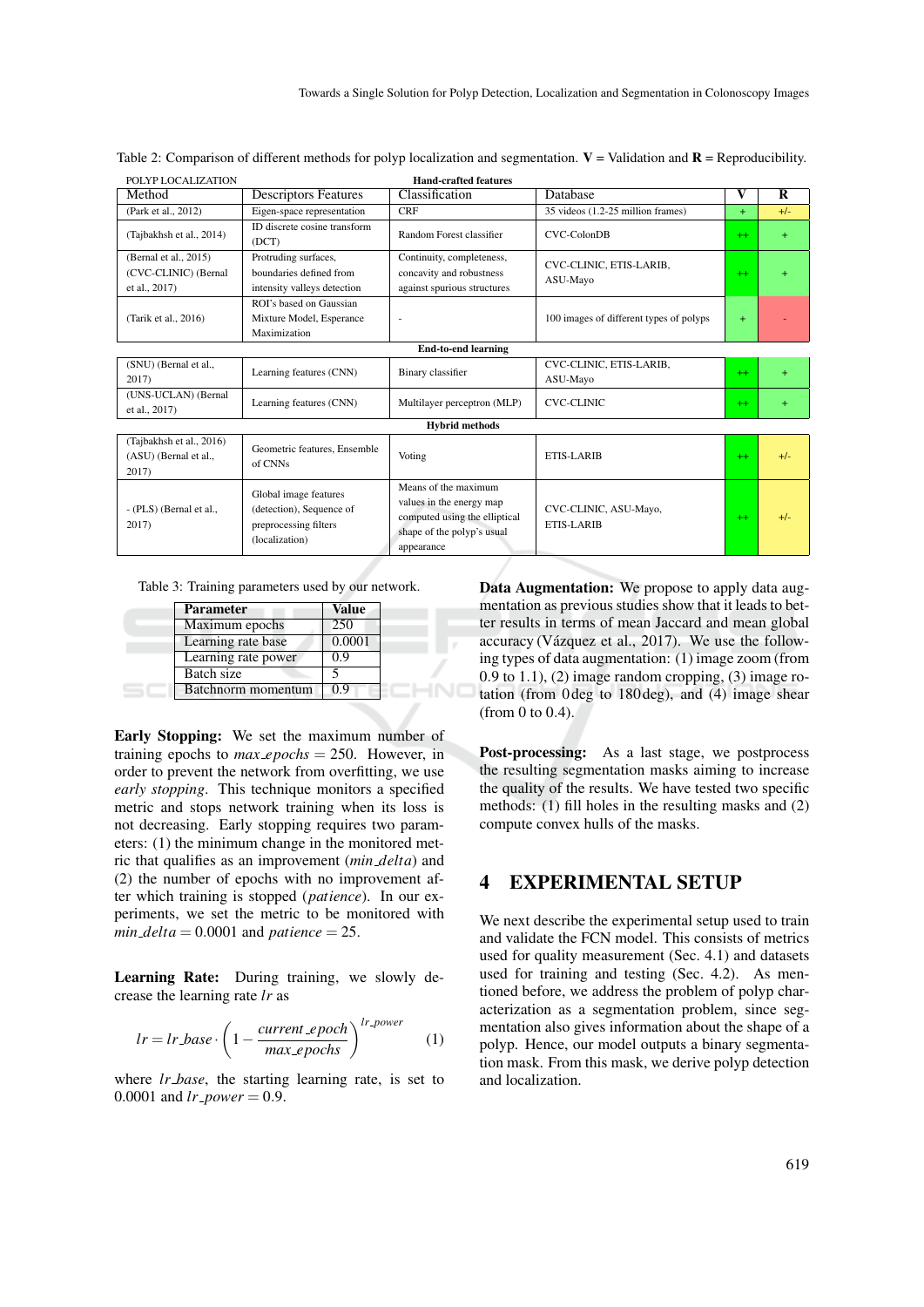### 4.1 Performance Metrics

We evaluate polyp segmentation using the Jaccard index (Vázquez et al., 2017) and the Sörensen-Dice coefficient (Vázquez et al., 2017). With respect to polyp detection and localization, we follow the guidelines in (Bernal et al., 2017): We compare the output of the segmentation to the ground truth (labeled image): For detection, we only care about the presence of a mask in the ground truth to account for frame-based metrics. For polyp localization, we also consider the position of the output. A true positive in polyp detection occurs when the segmentation output overlaps with the ground-truth mask. A true positive in polyp localization occurs when the centroid of the output segmentation mask should falls within the groundtruth mask. It is worth to mention that only one true positive is accounted for each polyp, whereas many false positives can appear in a single image. Once frame-based metrics are defined, we can easily calculate aggregated metrics such as Precision, Recall, Specificity, Accuracy, and F-scores.

### 4.2 Datasets

We employ two criteria when considering the use of a specific dataset for training/validation: (1) the dataset should be publicly available and (2) the dataset should have been properly annotated. Considering this, we use in our experiments several public datasets that have been presented in the context of MICCAI challenges on Automatic Polyp Detection and Gastrointestinal Image Analysis. For standard definition (SD) images, we use the CVC-EndosceneStill dataset (Vázquez et al., 2017) for still frame analysis. With respect to video analyis, we use the training subset of CVC-VideoClinicDB (Bernal et al., 2018) for network training and the first 9 videos of the testing set using the results provided by the online evaluation tool prepared by challenger organizers. For high definition (HD) images, we use the ETIS-Larib dataset (Bernal et al., 2017). It has to be noted that, in the CVC-VideoClinicDB dataset, the ground truth represents an *approximation* of the polyp in the image using ellipses. Given this, the model trained by this dataset is evaluated against detection and localization metrics instead of segmentation ones.

## 5 RESULTS

## 5.1 Polyp Segmentation

Table 4 overviews our experiments regarding polyp

segmentation. They consist of four experiments (1..4). In each one, a different database is used for training the network. In all experiments, we use 80% of the dataset for training, and the remaining 20% for validation. Note that the ETIS-Larib database is used in two different ways: For experiment 1.2, we use the original images. For experiment 2, we resize these to 50% while keeping the aspect ratio. This resizing is performed aiming to avoid impact of image resolution differences in method performance.

Figure 2 shows various resulting segmentations given by the trained model. As visible, polyps of quite different shapes, locations, orientations, colors, and lighting are segmented well.

Figure 3 shows the Jaccard index boxplots for experiments 1.1 and 2. We can infer that resizing has a significant influence on the segmentation mask quality, as the resulting Jaccard index seems to be significantly higher than of the original size dataset. The DICE coefficient follows the same trend. It should be noted, however, that the standard deviation of the resized results is also higher. This is probably due to the fact that the network is trained with SD data, whereas the testing HD data captures more texture, which might interfere with the resulting segmentation.

Table 6 shows the overall localization results for each applied post-processing method. We can observe that the selection of the largest blob leads to a significant improvement in precision and specificity, for the paid price of a small decrease in recall results.

The input dataset is preprocessed in Experiment 2, by a filter that enhance the image quality by removing specular highlights. (Sánchez et al., 2017). As Figure 3 shows, it seems that this has a slight impact on the quality of the final segmentation mask. In this case, performance on the preprocessed dataset is slightly lower than in the original one.

## 5.2 Polyp Detection and Localization

For polyp detection and localization we consider the following three types of result mask post-processing: (1) no post-processing, (2) small morphological opening to remove small-scale noise, and (3) selection of the largest connected component. Table 5 shows the overall detection results for each applied postprocessing method. From this, we can see that the small opening leads to a slight improvement in precision, specificity, and mean reaction time, and a small decrease in recall and accuracy.

It is difficult to put these results in the context of other methods, as quantitative results and full datasets of GIANA 2017 and 2018 challenges are not public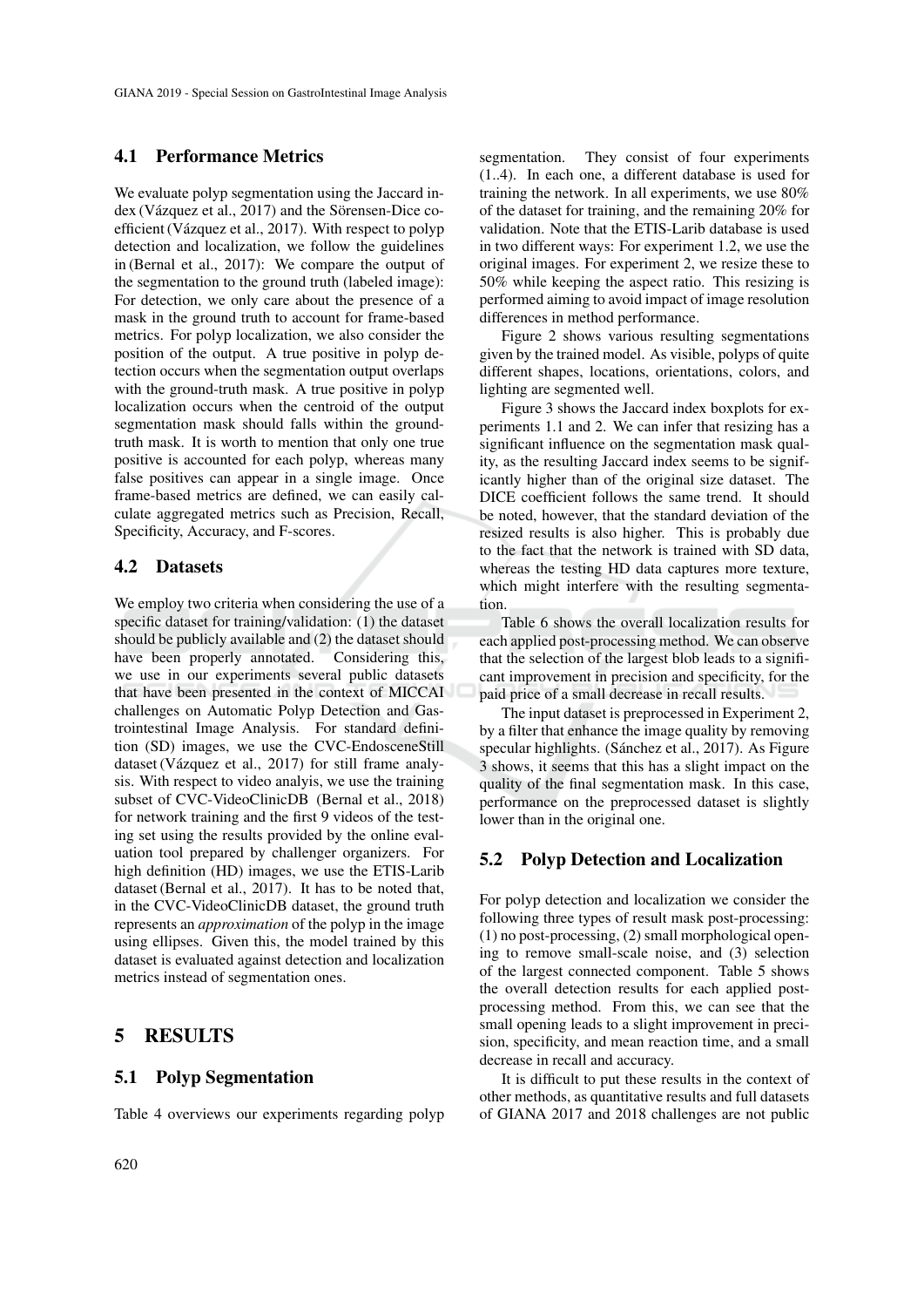| Exp.           | Database           | Training $&$ | Testing                  | Post-       | Jaccard |        | Dice   |        |
|----------------|--------------------|--------------|--------------------------|-------------|---------|--------|--------|--------|
|                |                    | Validation   |                          | processing  | Mean    | std    | Mean   | std    |
|                | CVC-EndoSceneStill | 612          | 300                      | None        | 0.5819  | 0.2727 | 0.6905 | 0.2678 |
| 1.1            |                    |              |                          | Fill holes  | 0.5820  | 0.2727 | 0.6906 | 0.2678 |
|                |                    |              |                          | Convex hull | 0.5798  | 0.2733 | 0.6884 | 0.2692 |
|                | CVC-EndoSceneStill | 612          |                          | None        | 0.2258  | 0.2111 | 0.3230 | 0.2672 |
| 1.2            | ETIS-Larib         |              | 196                      | Fill holes  | 0.2257  | 0.2111 | 0.3228 | 0.2672 |
|                |                    |              |                          | Convex hull | 0.2250  | 0.2171 | 0.3198 | 0.2717 |
|                | CVC-EndoSceneStill | 612          | $\overline{\phantom{0}}$ | None        | 0.3694  | 0.3214 | 0.4579 | 0.3536 |
| 2              | Resized ETIS-Larib |              | 196                      | Fill holes  | 0.3695  | 0.3215 | 0.4579 | 0.3537 |
|                |                    |              |                          | Convex hull | 0.3759  | 0.3284 | 0.4623 | 0.3584 |
|                | CVC-EndoSceneStill | 300          | 612                      | None        | 0.4670  | 0.2889 | 0.5754 | 0.3153 |
| 3              |                    |              |                          | Fill holes  | 0.4671  | 0.2890 | 0.5756 | 0.3154 |
|                |                    |              |                          | Convex hull | 0.4782  | 0.2922 | 0.5853 | 0.3172 |
|                | CVC-EndoSceneStill | 612          | 300                      | None        | 0.5635  | 0.2631 | 0.6786 | 0.2559 |
| $\overline{4}$ | (preprocessed)     |              |                          | Fill holes  | 0.5635  | 0.2631 | 0.6787 | 0.2558 |
|                |                    |              |                          | Convex hull | 0.5561  | 0.2658 | 0.6713 | 0.2597 |

Table 4: Experiments and results of polyp segmentation (Sec. 5.1).



Figure 2: Examples of resulting segmentations. Original = Original input image.  $GT =$  Ground-truth image. Result = Resulting image. Overlap = Overlap between GT and Result with overlapping pixels between GT and Result in white; pixels in GT but not in Result in magenta (true positives); and pixels in Result but not in GT in green (false positives). Contour = Boundaries of the GT (red) and Result (blue) on the original image.

yet and there are not other fully publicly available datasets. Nevertheless, current performance shows the ability of the proposed configuration to detect all different polyps, regardless of their size and appearance. Moreover, the use of computationally-light post processing methods show a significant improvement with respect to the reduction of false alarms, specially for the case of polyp localization.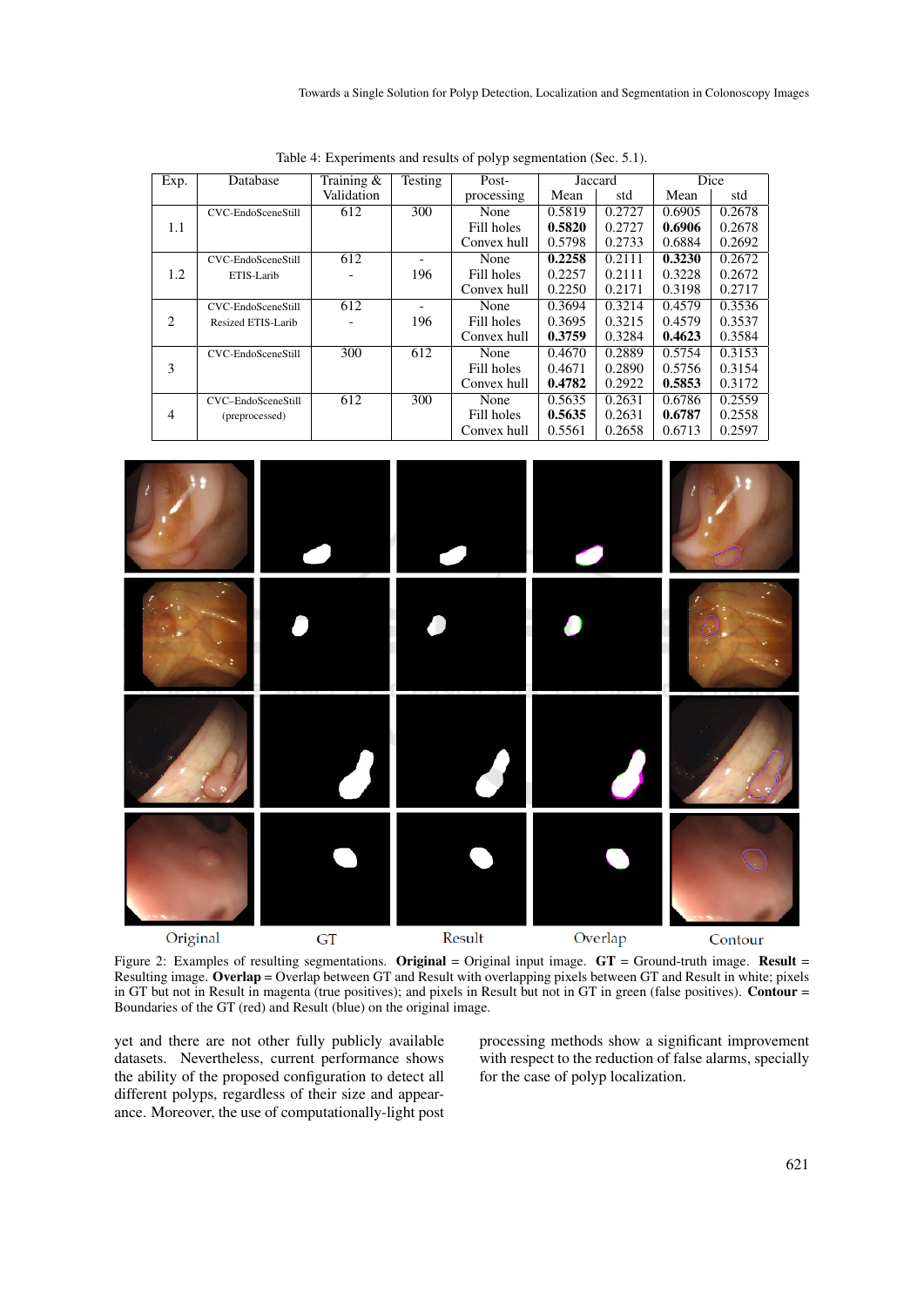

(a) experiment 1.2, original size and resized (b) experiment 1.1 and experiment 2

Figure 3: Boxplots: Jaccard index for (a) experiments 1.2 (original images against resized images) and (b) 2 and Experiment 1.1 against experiment 2.

Table 5: Summary of resulting metrics for detection, for each post-processing method: True positives (TP), false positives (FP), true negatives (TN), false negatives (FN), precision (PR), recall (REC), specificity (SP), accuracy (ACC), and mean response time (RT).

| Post-processing                                               | TP   | FP | TN | FN | PR | REC | - SP | <b>ACC</b>                                        | - RT          |
|---------------------------------------------------------------|------|----|----|----|----|-----|------|---------------------------------------------------|---------------|
| No post-processing 4366 485 2879 2189 90.00 66.60 85.58 73.04 |      |    |    |    |    |     |      |                                                   | $\vert$ 33.11 |
| Small opening                                                 | 4315 |    |    |    |    |     |      | $\frac{1}{465}$ 2899 2240 90.27 65.82 86.17 72.79 | 33.11         |

Table 6: Summary of resulting metrics for localization for each post-processing method. See Tab. 5 for legend.

| Post-processing    | TР   | FP   | TN   | FN   | PR    | REC   | SP    | <b>ACC</b> | <b>RT</b> |
|--------------------|------|------|------|------|-------|-------|-------|------------|-----------|
| No post-processing | 3953 | 1317 | 2879 | 2602 | 75.00 | 60.30 | 68.61 | 63.54      | 34.77     |
| Small opening      | 3916 | 1225 | 2899 | 2639 | 76.17 | 59.74 | 70.29 | 63.81      | 33.66     |
| Largest blob       | 3876 | 904  | 2899 | 2679 | 81.08 | 59.13 | 76.22 | 65.40      | 33.66     |

## 6 DISCUSSION

We have shown how our methodology is able to provide good results for all the three tasks that have been targeted. Several observations follow. We can see that specific aspects of the different datasets being used can visibly affect the obtained results. For video sequences, the lack of precisely annotated data has impacted the performance of our method, as it is asked to provide an accurate pixel-wise segmentation while it is trained with some pixels that actually do not belong to the polyp class. We predict that having pixel-wise masks for the video dataset could lead to an improvement in performance.

Performance metrics alone do not represent the actual usefulness of a given system in a clinical environment. Apart from frame-based metrics, we should also consider the feasibility of our solution in both technical and clinical contexts. Our proposed network was trained and executed during inference on an Intel Core i7 PC at 2.60GHz having a NVIDIA GeForce GTX 960m GPU card with 2 GB RAM. This is a reasonably affordable platform that could be deployed in clinical practice at a relatively low cost.

In order for a detection method to be used in the exploration room, it should process images in realtime so the exploration is not delayed. Considering that videos are recorded at 25 fps, processing time should not exceed 40 ms. Table 7 shows the average computational time in milliseconds for inferring a single image on a trained model. As visible, the current results are still slower than the 40 ms target. However, we should note that, for HD images, if we are seeking for a posterior in-vivo histology prediction, real-time requirements could be relaxed. Separately, we note that typical year-over-year performance increases of GPUs will actually bring the computation time of SD images well within the target range within likely one year, without increasing the GPU price range.

Table 7: Average computation time (ms).

| Image type                      | <b>Average computation</b><br>time (ms) |
|---------------------------------|-----------------------------------------|
| <b>Standard Definition (SD)</b> | 125                                     |
| High Definition (HD)            | 905                                     |

With respect to clinical constraints, the most important metric here is the *mean reaction time* (RT), *i.e.*, the number of frames the method needs to accu-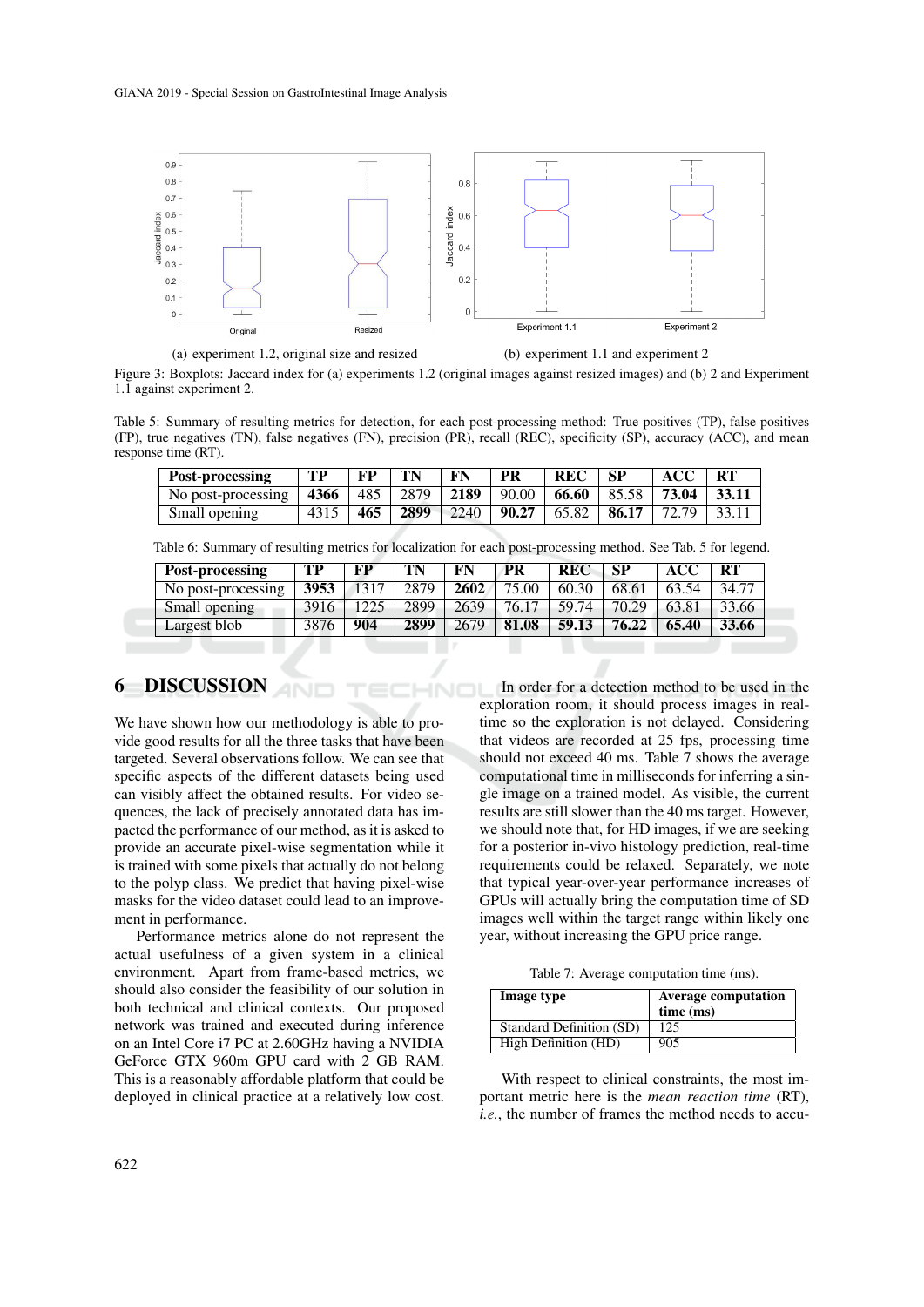

Figure 4: An example of FP and FN result. Red shows the (missed, FN) ground truth and blue shows our FP result.

rately detect a polyp. In our experiments, our method achieves a RT of 33.11 frames for detection and a RT of 33.66 seconds for localization, respectively (Tables 5 and 5). Good RT values in clinical practice should range around one second, so the tool's response is perceived as instantaneous. Our current results are a little over a second though it has to be noted that, for 7 out of 9 videos, RT is of 0 frames. Mean RT is damaged by one specific video with a RT of 298 frames so, for the majority of the videos, the method provides an instantaneous response.

### 6.1 Limitations

Figure 4 shows an example of a FP and a FN result. Currently, it is hard to tell what is the reason behind the appearance of such results, apart from the obvious observation that, for FNs, there are polyps whose appearance, under the given lighting conditions, is very similar to healthy surrounding gastrointestinal skin texture. Concerning both FP and FN results, we believe that these can be improved by using a larger and more diverse training set, as typical in deep learning.

# 7 CONCLUSIONS

Several computational methods for polyp characterization in colonoscopy have been proposed but, to the best of our knowledge, none of them tackles the complete polyp characterization task using the same methodology. We have presented in this paper a first approach to polyp characterization using a single methodology, encoded by a single neural network

architecture (ResNet50).

We have tested our method on several public available datasets. Results shows that our method can detect and locate various types of polyps appearing in various types of input imagery, providing accurate segmentation masks, especially when the method is tested in still frames. Nevertheless, the actual configuration of our method does not comply with the technical constraints needed for an efficient deployment in the exploration room. Efforts should be undertaken to decrease processing time while keeping, and ideally increasing, performance levels.

One of the reasons of the slightly lower performance of segmentation network in video sequences is the lack of pixel-wise masks for the available datasets. Additional annotations might be gathered to improve this data, which could also lead to an improvement of the performance of the proposed method.

# **REFERENCES**

- Alexandre, L. A., Casteleiro, J., and Nobreinst, N. (2007). Polyp detection in endoscopic video using svms. In *European Conference on Principles of Data Mining and Knowledge Discovery*, pages 358–365. Springer.
- Alexandre, L. A., Nobre, N., and Casteleiro, J. (2008). Color and position versus texture features for endoscopic polyp detection. In *BioMedical Engineering and Informatics, 2008. BMEI 2008. International Conference on*, volume 2, pages 38–42. IEEE.
- Bernal, J., Histace, A., Masana, M., Angermann, Q., Sánchez-Montes, C., Rodriguez, C., Hammami, M., Garcia-Rodriguez, A., Córdova, H., Romain, O., et al. (2018). Polyp detection benchmark in colonoscopy videos using gtcreator: A novel fully configurable tool for easy and fast annotation of image databases. In *Proceedings of 32nd CARS conference*.
- Bernal, J., Sánchez, F. J., Fernández-Esparrach, G., Gil, D., Rodríguez, C., and Vilariño, F. (2015). Wm-dova maps for accurate polyp highlighting in colonoscopy: Validation vs. saliency maps from physicians. *Computerized Medical Imaging and Graphics*, 43:99–111.
- Bernal, J., Tajkbaksh, N., Sánchez, F. J., Matuszewski, B. J., Chen, H., Yu, L., Angermann, Q., Romain, O., Rustad, B., Balasingham, I., et al. (2017). comparative validation of polyp detection methods in video colonoscopy: results from the miccai 2015 endoscopic vision challenge. *IEEE transactions on medical imaging*, 36(6):1231–1249.
- Brandao, P., Mazomenos, E., Ciuti, G., Calio, R., Bianchi, ` F., Menciassi, A., Dario, P., Koulaouzidis, A., Arezzo, A., and Stoyanov, D. (2017). Fully convolutional neural networks for polyp segmentation in colonoscopy. In *Medical Imaging 2017: Computer-Aided Diagnosis*, volume 10134, page 101340F. International Society for Optics and Photonics.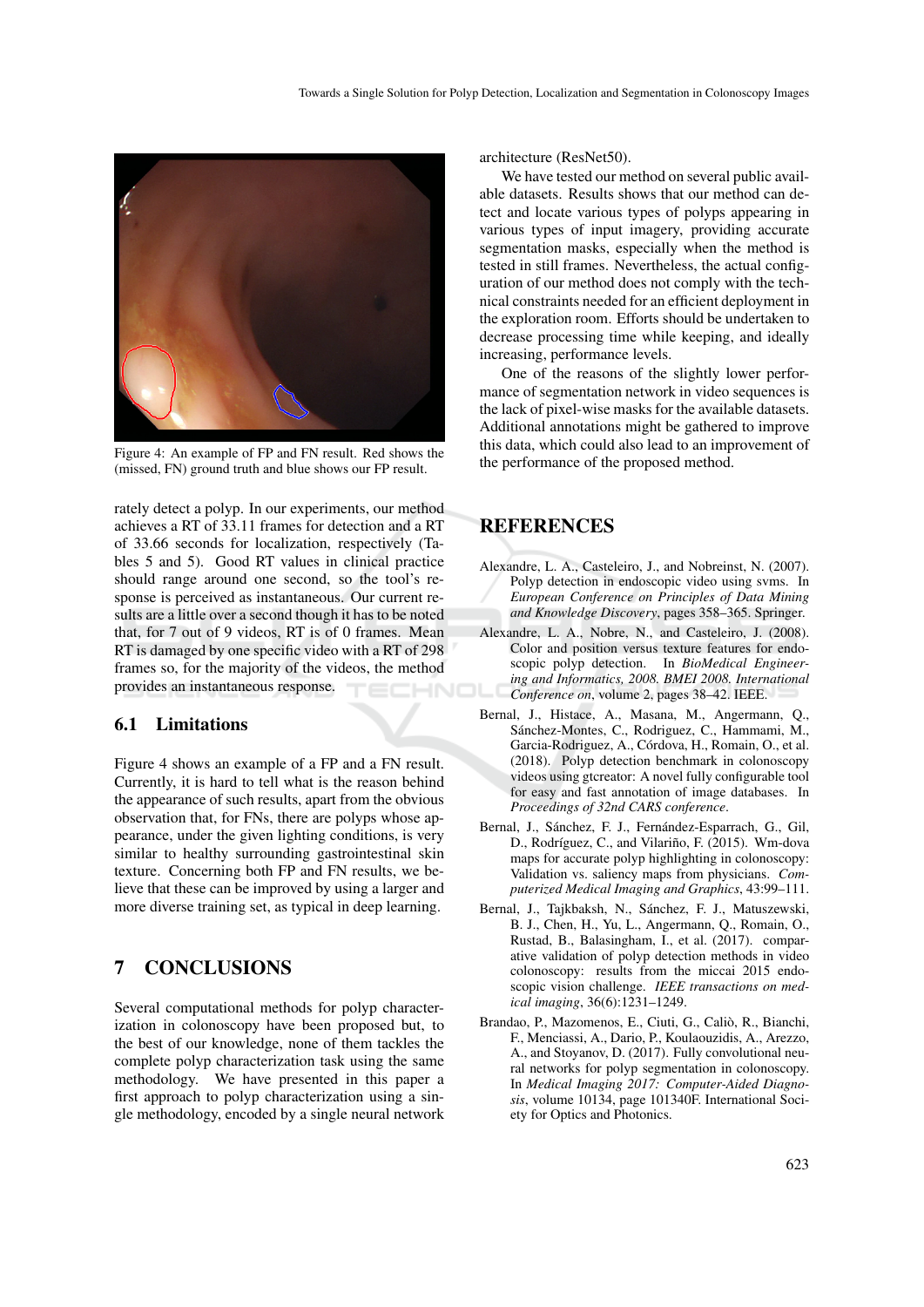- Dhandra, B. V., Hegadi, R., Hangarge, M., and Malemath, V. S. (2006). Analysis of abnormality in endoscopic images using combined hsi color space and watershed segmentation. In *Pattern Recognition, 2006. ICPR 2006. 18th International Conference on*, volume 4, pages 695–698. IEEE.
- Eskandari, H., Talebpour, A., Alizadeh, M., and Soltanian-Zadeh, H. (2012). Polyp detection in wireless capsule endoscopy images by using region-based active contour model. In *Biomedical Engineering (ICBME), 2012 19th Iranian Conference of*, pages 305–308. IEEE.
- Ganz, M., Yang, X., and Slabaugh, G. (2012). Automatic segmentation of polyps in colonoscopic narrow-band imaging data. *IEEE Transactions on Biomedical Engineering*, 59(8):2144–2151.
- He, K., Zhang, X., Ren, S., and Sun, J. (2016). Deep residual learning for image recognition. In *Proceedings of the IEEE conference on computer vision and pattern recognition*, pages 770–778.
- Hwang, S. and Celebi, M. E. (2010). Polyp detection in wireless capsule endoscopy videos based on image segmentation and geometric feature. In *Acoustics Speech and Signal Processing (ICASSP), 2010 IEEE International Conference on*, pages 678–681. IEEE.
- Hwang, S., Oh, J., Tavanapong, W., Wong, J., and De Groen, P. C. (2007). Polyp detection in colonoscopy video using elliptical shape feature. In *Image Processing, 2007. ICIP 2007. IEEE International Conference on*, volume 2, pages II–465. IEEE.
- Iakovidis, D. K. and Koulaouzidis, A. (2014). Automatic lesion detection in wireless capsule endoscopy—a simple solution for a complex problem. In *Image Processing (ICIP), 2014 IEEE International Conference on*, pages 2236–2240. IEEE.
- Iakovidis, D. K., Maroulis, D. E., Karkanis, S. A., and Brokos, A. (2005). A comparative study of texture features for the discrimination of gastric polyps in endoscopic video. In *Computer-Based Medical Systems, 2005. Proceedings. 18th IEEE Symposium on*, pages 575–580. IEEE.
- Karargyris, A. and Bourbakis, N. (2009). Identification of polyps in wireless capsule endoscopy videos using log gabor filters. In *Life Science Systems and Applications Workshop, 2009. LiSSA 2009. IEEE/NIH*, pages 143– 147. IEEE.
- Karkanis, S. A., Iakovidis, D. K., Maroulis, D. E., Karras, D. A., and Tzivras, M. (2003). Computer-aided tumor detection in endoscopic video using color wavelet features. *IEEE transactions on information technology in biomedicine*, 7(3):141–152.
- Kingma, D. P. and Ba, J. (2014). Adam: A method for stochastic optimization. *arXiv preprint arXiv:1412.6980*.
- Leufkens, A., van Oijen, M., Vleggaar, F., and Siersema, P. (2012). Factors influencing the miss rate of polyps in a back-to-back colonoscopy study. *Endoscopy*, 44(05):470–475.
- Magoulas, G. D., Plagianakos, V. P., and Vrahatis, M. N. (2004). Neural network-based colonoscopic diagno-

sis using on-line learning and differential evolution. *Applied Soft Computing*, 4(4):369–379.

- Mamonov, A. V., Figueiredo, I. N., Figueiredo, P. N., and Tsai, Y.-H. R. (2014). Automated polyp detection in colon capsule endoscopy. *IEEE transactions on medical imaging*, 33(7):1488–1502.
- Maroulis, D. E., Iakovidis, D. K., Karkanis, S. A., and Karras, D. A. (2003). Cold: a versatile detection system for colorectal lesions in endoscopy video-frames. *Computer Methods and Programs in Biomedicine*, 70(2):151–166.
- Park, S. Y., Sargent, D., Spofford, I., Vosburgh, K. G., Yousif, A., et al. (2012). A colon video analysis framework for polyp detection. *IEEE Transactions on Biomedical Engineering*, 59(5):1408–1418.
- Rabeneck, L., El-Serag, H. B., Davila, J. A., and Sandler, R. S. (2003). Ooutcomes of colorectal cancer in the united states: No change in survival (1986–1997). *The American journal of gastroenterology*, 98(2):471.
- Ratheesh, A., Soman, P., Nair, M. R., Devika, R., and Aneesh, R. (2016). Advanced algorithm for polyp detection using depth segmentation in colon endoscopy. In *Communication Systems and Networks (ComNet), International Conference on*, pages 179–183. IEEE.
- Sánchez, F. J., Bernal, J., Sánchez-Montes, C., de Miguel, C. R., and Fernández-Esparrach, G. (2017). Bright spot regions segmentation and classification for specular highlights detection in colonoscopy videos. *Machine Vision and Applications*, 28(8):917–936.
- Siegel, R. L., Miller, K. D., Fedewa, S. A., Ahnen, D. J., Meester, R. G., Barzi, A., and Jemal, A. (2017). Colorectal cancer statistics, 2017. *CA: a cancer journal for clinicians*, 67(3):177–193.
- Silva, J., Histace, A., Romain, O., Dray, X., and Granado, B. (2014). Toward embedded detection of polyps in wce images for early diagnosis of colorectal cancer. *International Journal of Computer Assisted Radiology and Surgery*, 9(2):283–293.
- Tajbakhsh, N., Gurudu, S. R., and Liang, J. (2014). Automatic polyp detection using global geometric constraints and local intensity variation patterns. In *International Conference on Medical Image Computing and Computer-Assisted Intervention*, pages 179–187. Springer.
- Tajbakhsh, N., Gurudu, S. R., and Liang, J. (2015). Automatic polyp detection in colonoscopy videos using an ensemble of convolutional neural networks. In *Biomedical Imaging (ISBI), 2015 IEEE 12th International Symposium on*, pages 79–83. IEEE.
- Tajbakhsh, N., Gurudu, S. R., and Liang, J. (2016). Automated polyp detection in colonoscopy videos using shape and context information. *IEEE transactions on medical imaging*, 35(2):630–644.
- Tarik, G., Khalid, A., Jamal, K., and Benajah, D. A. (2016). Polyps's region of interest detection in colonoscopy images by using clustering segmentation and region growing. In *Information Science and Technology (CiSt), 2016 4th IEEE International Colloquium on*, pages 455–459. IEEE.